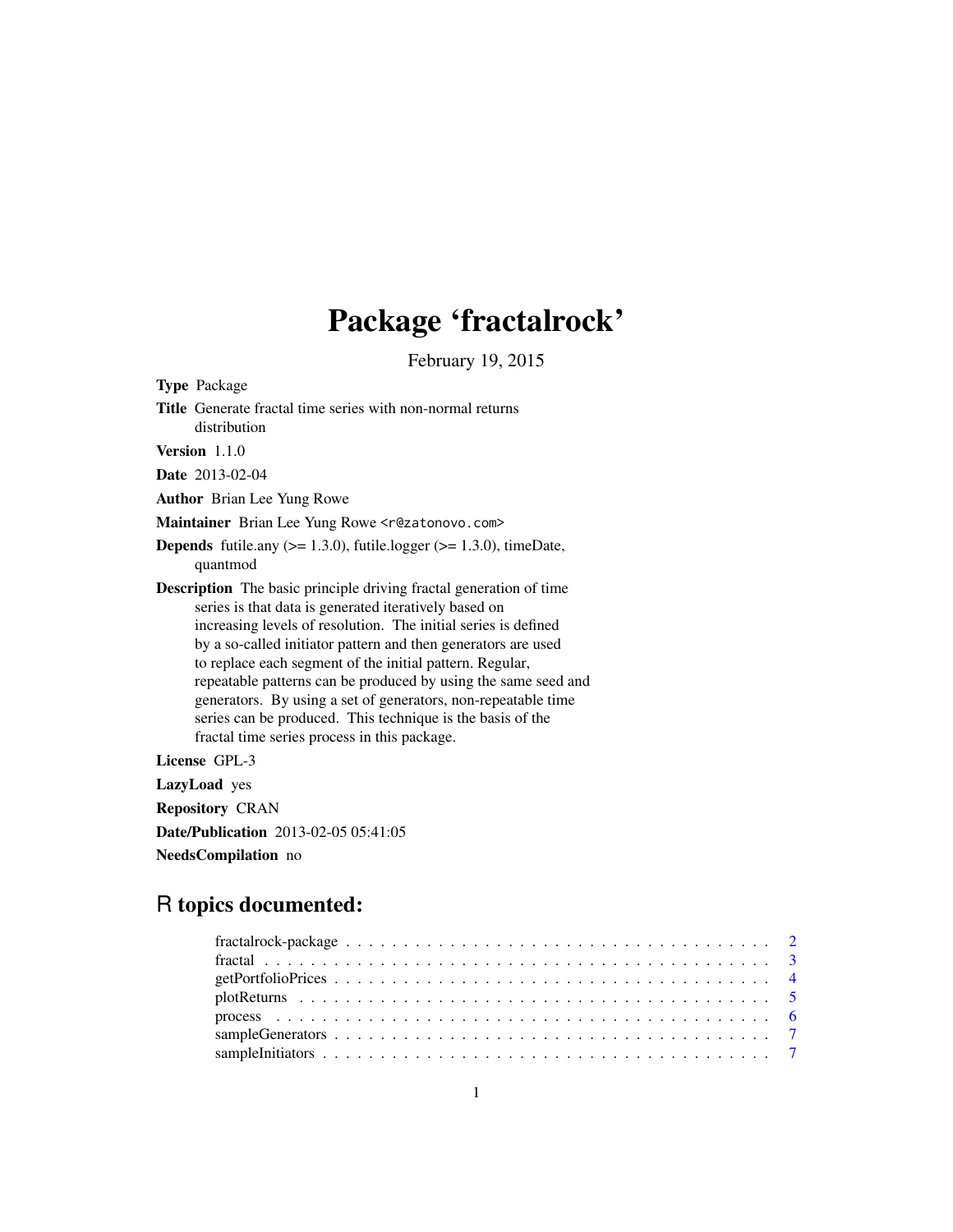#### <span id="page-1-0"></span>**Index** [9](#page-8-0)

fractalrock-package *A package for generating time series data using fractals*

#### Description

Simulating stock market prices and returns can be accomplished using a number of techniques. Most commonly, geometric brownian motion (aka a random walk) is used to simulate stock prices. Using this technique results in a normal distribution of price returns. As an alternative technique, it is possible to generate price series using fractals. The advantage is that price returns tend to have volatility that clusters, similar to actual returns.

The basic principle driving fractal generation of time series is that data is generated iteratively based on increasing levels of resolution. The initial series is defined by a so-called initiator pattern and then generators are used to replace each segment of the initial pattern. Regular, repeatable patterns can be produced by using the same seed and generators. By using a set of generators, non-repeatable time series can be produced. This technique is the basis of the fractal time series process in this package.

At a later date, implementation of the [modified] rescaled range statistic will be included to provide more analytical insight into the time series data produced by this package.

# Details

| Package: | fractalrock |
|----------|-------------|
| Type:    | Package     |
| Version: | 1.1.0       |
| Date:    | 2013-02-04  |
| License: | $GPL-3$     |

To generate a set of asset prices, the function [getPortfolioPrices](#page-3-1)is the most direct way to accomplish this. An xts object will be returned with one time series per 'asset' provided. In addition, the dates will be coerced to fit a given business day calendar based on timeDate.

Investigation into fractals via this package is best accomplished by calling the underlying [fractal](#page-2-1) function. This function produces raw values useful for analysis of the fractal generation process.

#### Author(s)

Brian Lee Yung Rowe <r@zatonovo.com>

### References

M. Frame, B. Mandelbrot, N. Neger. Fractal Geometry. 2009. http://classes.yale.edu/fractals/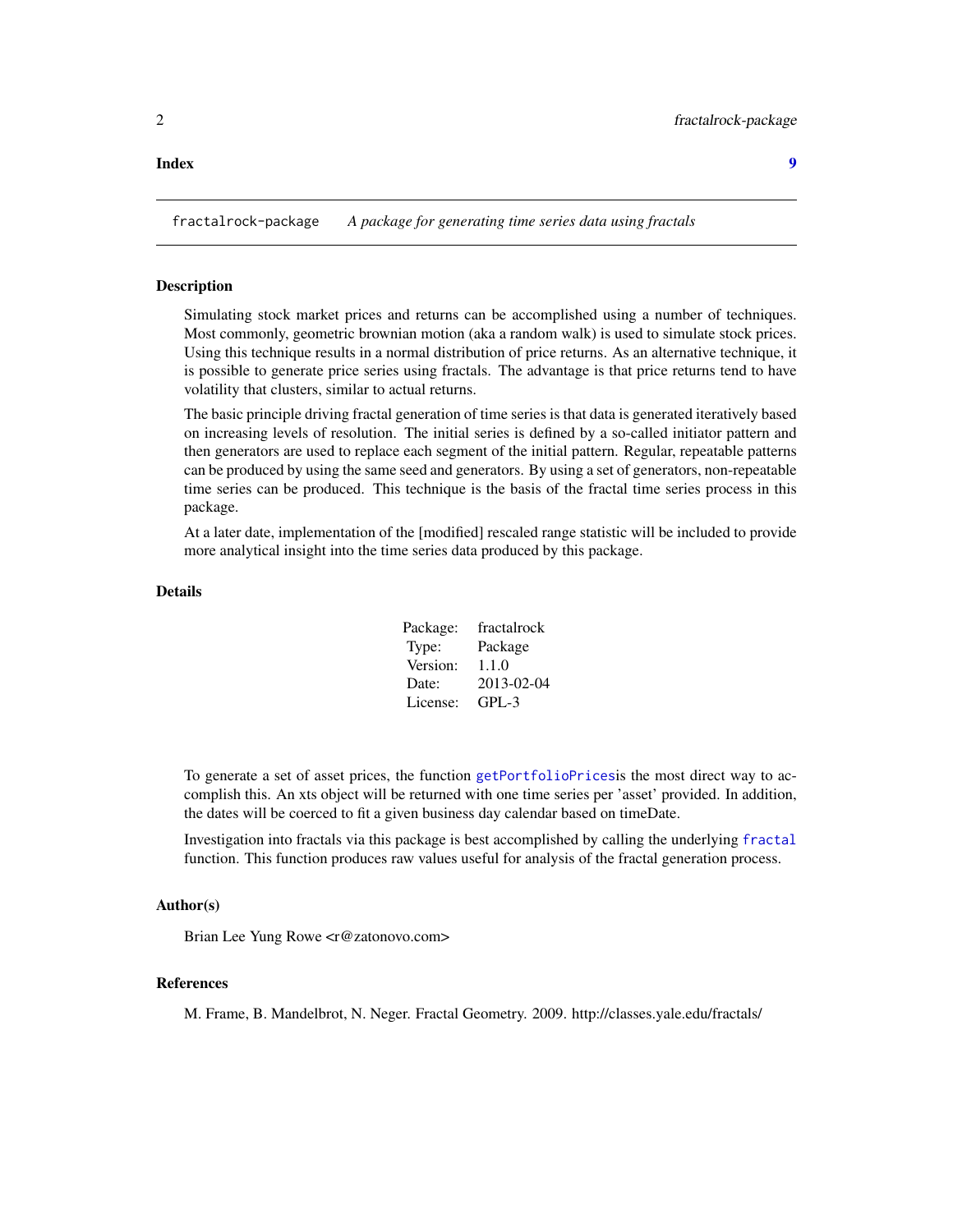<span id="page-2-1"></span><span id="page-2-0"></span>

# Description

The fractal function generates a time series of points using basic principles of fractal patterns. Fractal generation can be used to simulate a time series of asset prices, which has been shown to better reflect the distribution of returns than using a Gaussian random walk. Any number of points can be generated based on specifying the total count or by running over a number of epochs. The range of the data is defined by the given seed for the generation plus the available patterns.

### Usage

```
fractal(seeds, patterns, count = NULL, epochs = NULL, ..., type = "uniform")
fractal.uniform(seed, patterns, count = NULL, epochs = NULL, origin = '1970-01-01', date.fun = as.Date
fractal.random(seed, patterns, count = NULL, epochs = NULL, origin = '1970-01-01', date.fun = as.Date,next.seeds(old.seed, new.seed, pattern, idx, epoch)
```
# Arguments

| seeds    | A list of seed patterns to use for generating the time series                                                                                                                                                                 |
|----------|-------------------------------------------------------------------------------------------------------------------------------------------------------------------------------------------------------------------------------|
| seed     | The seed pattern to use for generating the time series                                                                                                                                                                        |
| patterns | A single pattern or list of patterns that get randomly selected for each segment<br>being replaced                                                                                                                            |
| count    | The total number of points to create. Either count or epochs must be provided.<br>Specifying count indirectly sets the number of epochs to run and truncates the<br>data appropriately to get the specified number of points. |
| epochs   | The total number of epochs to run. Either count or epochs must be populated.<br>Using epochs is good for experimentation to visualize what happens at every<br>stage of the generation.                                       |
| origin   | The starting date for the generated time series                                                                                                                                                                               |
| date.fun | The function to use to parse dates and/or times                                                                                                                                                                               |
| only     | Only use the nth pattern instead of randomly choosing from patterns                                                                                                                                                           |
|          | Additional arguments to pass to underlying function                                                                                                                                                                           |
| type     | The type of generation to perform. Uniform descends each level in a uniform<br>manner (meaning all segments get replaced) whereas the random generation will<br>randomly select segments to replace during each epoch.        |
| old.seed | (Internal) Previous seed used to generate pattern                                                                                                                                                                             |
| new.seed | (Internal) Next seed used to generate pattern                                                                                                                                                                                 |
| pattern  | (Internal) Available patterns to use                                                                                                                                                                                          |
| idx      | (Internal) Index of current iteration                                                                                                                                                                                         |
| epoch    | (Internal) Current epoch                                                                                                                                                                                                      |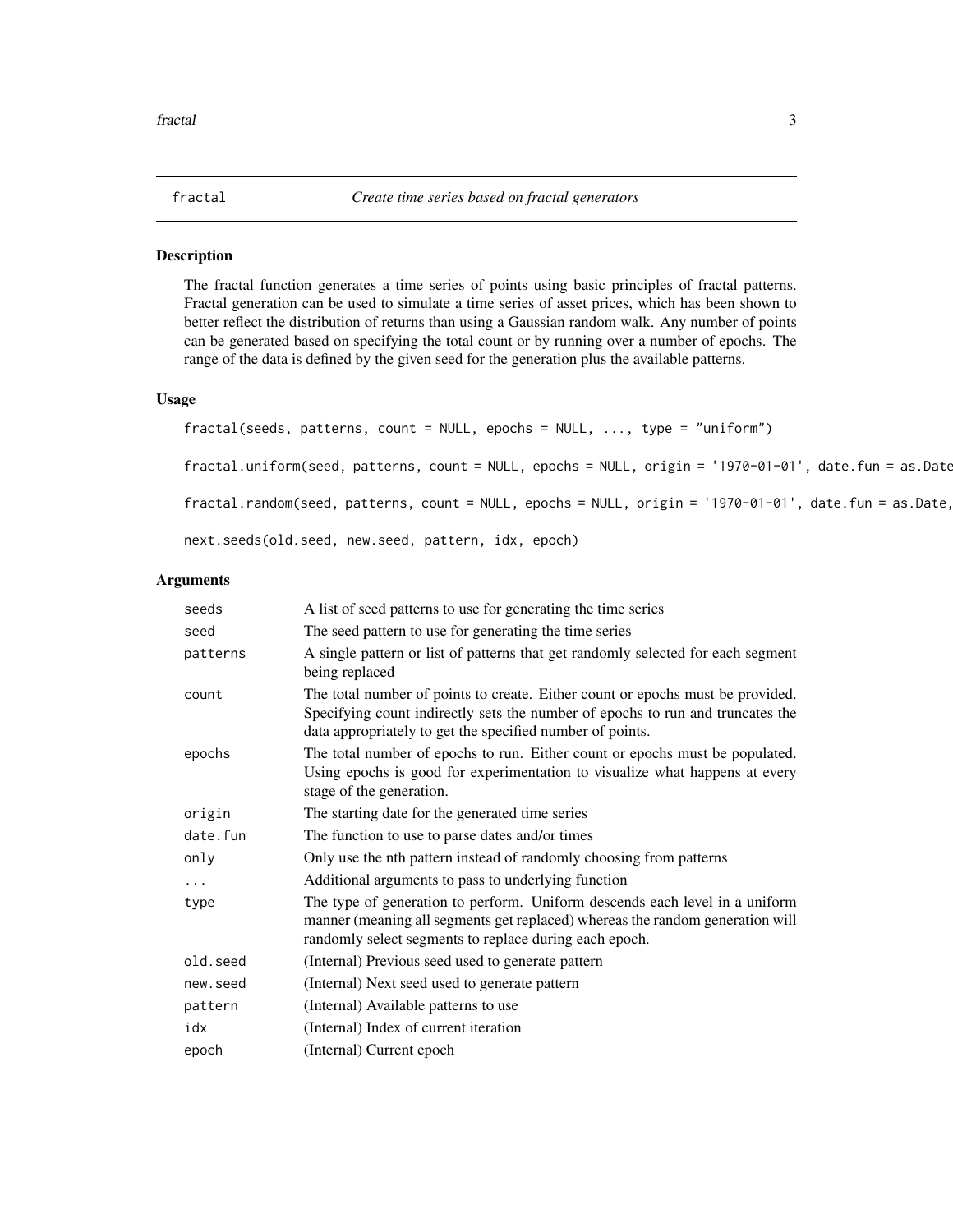# <span id="page-3-0"></span>Value

An xts object containing a time series of values representing asset prices

#### Author(s)

Brian Lee Yung Rowe

### References

M. Frame, B. Mandelbrot, N. Neger. Fractal Geometry. 2009. http://classes.yale.edu/fractals/

# Examples

```
data(generators)
series <- fractal(sampleInitiators, sampleGenerators, count=10)
# View the results of a single iteration using the second pattern
```
series <- fractal(sampleInitiators, sampleGenerators, epochs=1, only=2)

<span id="page-3-1"></span>getPortfolioPrices *Generate portfolio prices using the fractal process*

#### Description

This function will construct a portfolio of asset returns based on the time range specified or the number of 'observations' requested. The resulting time series will be based on the specified calendar, as defined by getTradingDates that uses the timeDate package under the hood.

#### Usage

getPortfolioPrices(symbols, obs = NULL, end = Sys.Date(), start = NULL, calendar = holidayNYSE, seeds

getTradingDates(end, start = NULL, obs = NULL, calendar = holidayNYSE)

#### Arguments

| symbols  | The names of the assets to generate prices for. This determines the total number<br>of time series generated.                                                            |
|----------|--------------------------------------------------------------------------------------------------------------------------------------------------------------------------|
| end      | The last date in the time series                                                                                                                                         |
| start    | The starting date of the time series. All non-business days are removed in the<br>resulting range. Either start or obs must be set.                                      |
| obs      | The total number of points to generate. The dates will follow a business day<br>calendar as defined by timeDate, defaulting to NYSE. Either start or obs must<br>be set. |
| calendar | The business day calendar to use. Defaults to NYSE.                                                                                                                      |
| seeds    | A list of initiators to use for generating the time series                                                                                                               |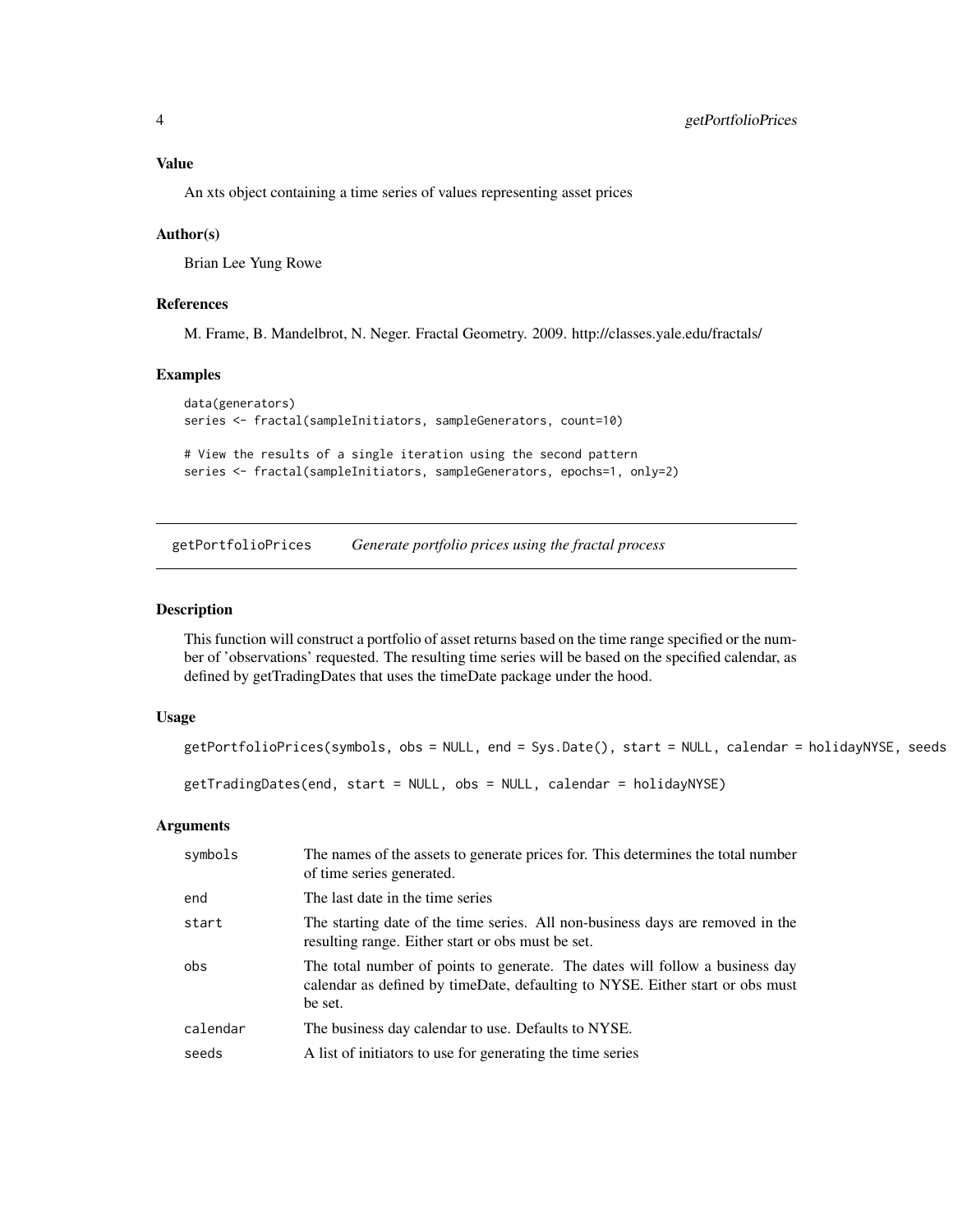#### <span id="page-4-0"></span>plotReturns 5

| patterns                | A list of generators to use for generating the time series |
|-------------------------|------------------------------------------------------------|
| $\cdot$ $\cdot$ $\cdot$ | Additional arguments to send to the fractal generator      |
| type                    | The type of fractal process to use. Defaults to uniform.   |

# Details

The main entry point is getPortfolioPrices, which generates a TxM xts object based on the symbols provided. Prices generated by this function can be used in risk modeling, as a substitute for brownian motion in Monte Carlo simulations, and backtesting applications. Studying fractal generation of time series can be accomplished more directly by calling [fractal](#page-2-1).

In addition to the arguments above, it is necessary to pass the appropriate arguments to the the underlying fractal call. This includes passing in a seed and generator patterns. If none are provided predefined sets will be used, although users of this package are encouraged to create their own initiators and generators.

The getTradingDates function is a utility to generate proper business days for a given calendar. This is used to be compatible with other applications that load actual asset data.

#### Value

An xts object with either obs rows or points in the range [start,end] and a time series for each symbol provided.

#### Note

In the future, it may be possible to generate time series with an explicit R/S value or Hurst exponent.

#### Author(s)

Brian Lee Yung Rowe

#### Examples

```
data(generators)
ps <- getPortfolioPrices('IBM', '2009-02-24',obs=10,
  seeds=sampleInitiators, patterns=sampleGenerators)
getTradingDates('2009-02-26', obs=10)
```
plotReturns *Plot asset prices and returns for fractal analysis*

#### **Description**

This is a convenience function for studying the generated time series by the fragtalrock package. Given a time series of prices, plotReturns will plot both the original time series of prices and the returns series. This is a useful visual aid in determining the utility of the simulated time series.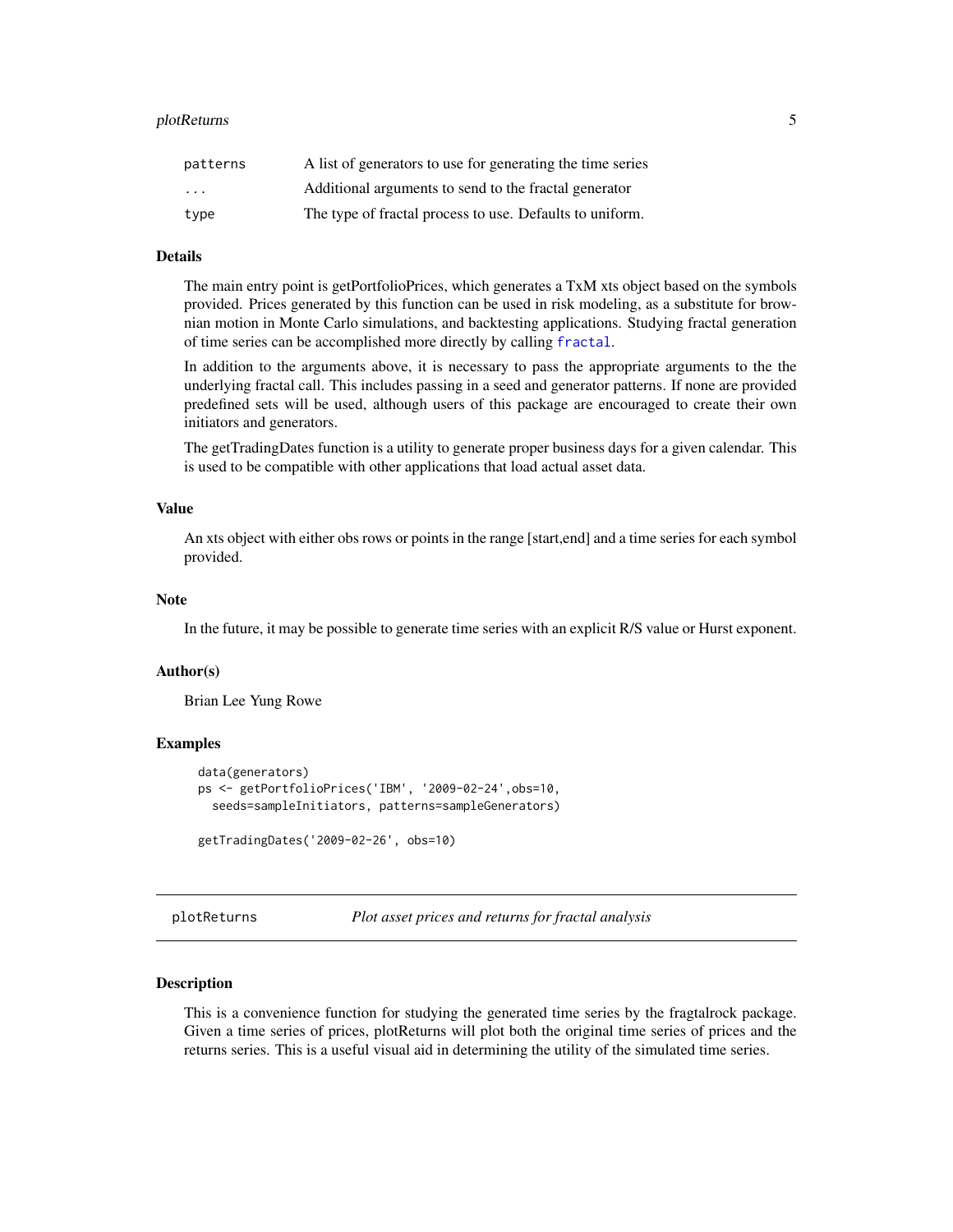#### <span id="page-5-0"></span>6 process and the contract of the contract of the contract of the contract of the contract of the contract of the contract of the contract of the contract of the contract of the contract of the contract of the contract of

#### Usage

plotReturns(series, ...)

### Arguments

| series                  | A time series                        |
|-------------------------|--------------------------------------|
| $\cdot$ $\cdot$ $\cdot$ | Additional arguments to pass to plot |

# Value

Invisibly returns the original series

# Author(s)

Brian Lee Yung Rowe

#### Examples

```
data(generators)
ps <- fractal(sampleInitiators, sampleGenerators, epochs=3)
plotReturns(ps)
```
process *Generate a time series based on stochastic processes*

# Description

A collection of functions to produce time series using stochastic processes.

#### Usage

```
ou.process(theta, mu = 0, sigma = 1, initial=mu, end = Sys.Date(), start = NULL, obs = NULL)
```
#### Arguments

| theta   | Rate of dissipation               |
|---------|-----------------------------------|
| mu      | Mean                              |
| sigma   | Volatility                        |
| initial | Initial value                     |
| end     | The end date                      |
| start   | The starting date                 |
| obs     | Number of observations to produce |

# Details

The 'ou.process' function generates a mean-reverting time series according to the Ornstein-Uhlenbeck process.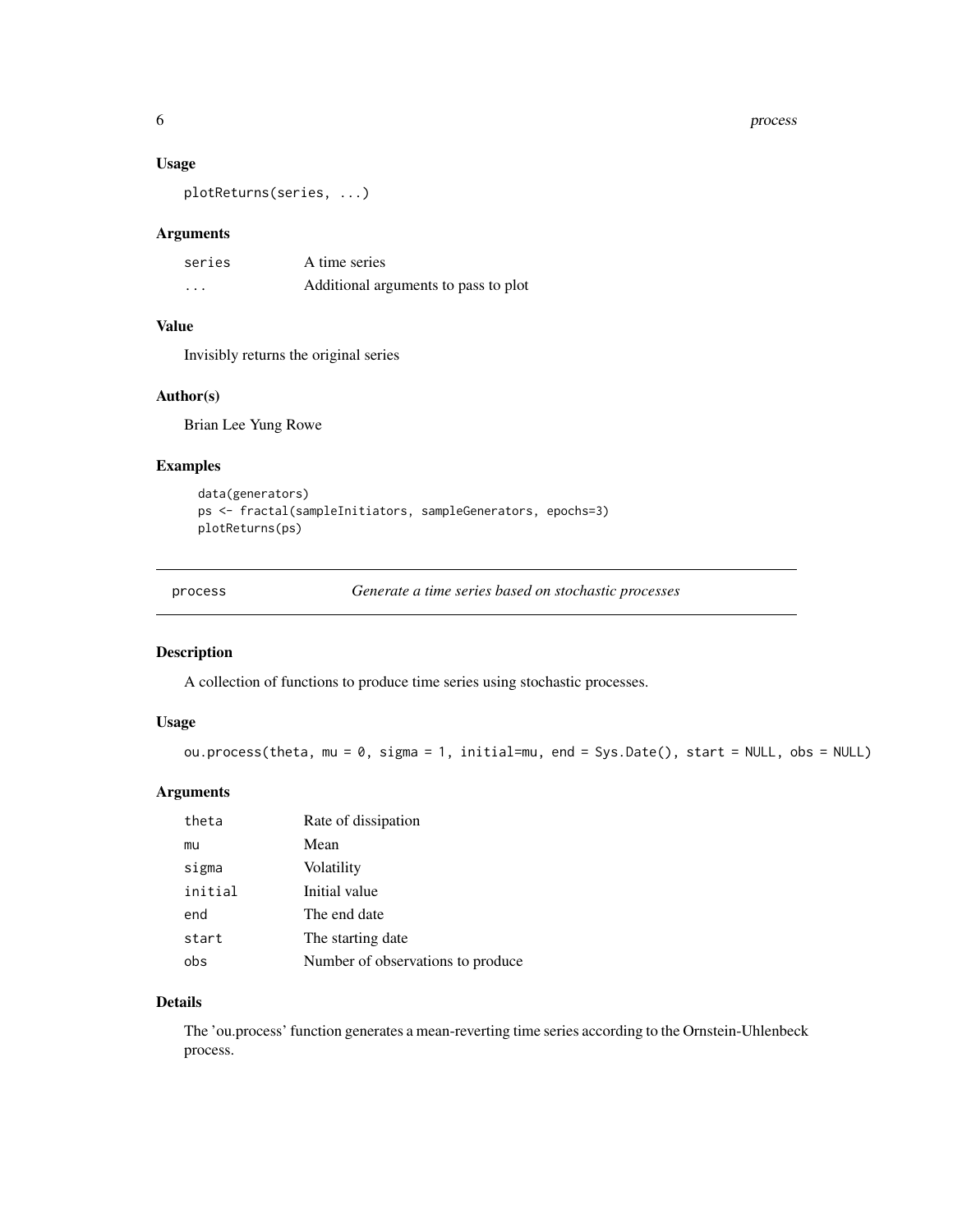# <span id="page-6-0"></span>sampleGenerators 7

# Value

An xts object containing a time series of values representing asset prices whose evolution is defined by the given process.

#### Author(s)

Brian Lee Yung Rowe

#### Examples

```
series <- ou.process(1, 1.2, 0.3, obs=50)
```
sampleGenerators *Sample patterns for fractal generation of time series*

#### Description

This is a sample set of generators for creating time series using the fractalrock package.

# Usage

sampleGenerators

# Format

A list of available patterns to use as generators

#### Source

Inspiration

sampleInitiators *Sample seed for fractal generation of time series*

# Description

This is a sample seed aka intiator for creating time series using the fractalrock package. In the future, multiple intiators may be included.

# Usage

```
sampleInitiators
```
# Format

A matrix representing xy coordinates for the seed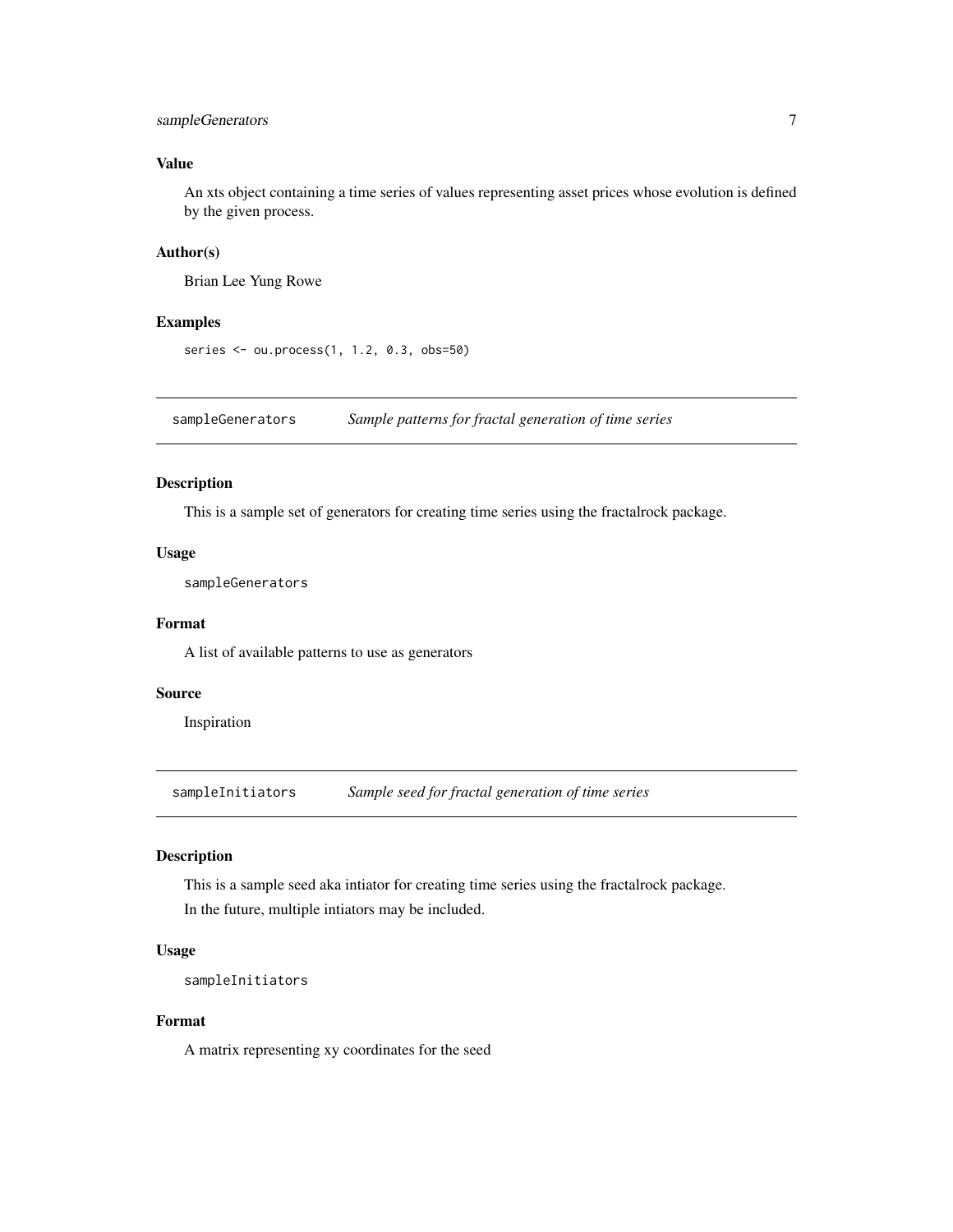8 sampleInitiators

# Source

Inspiration